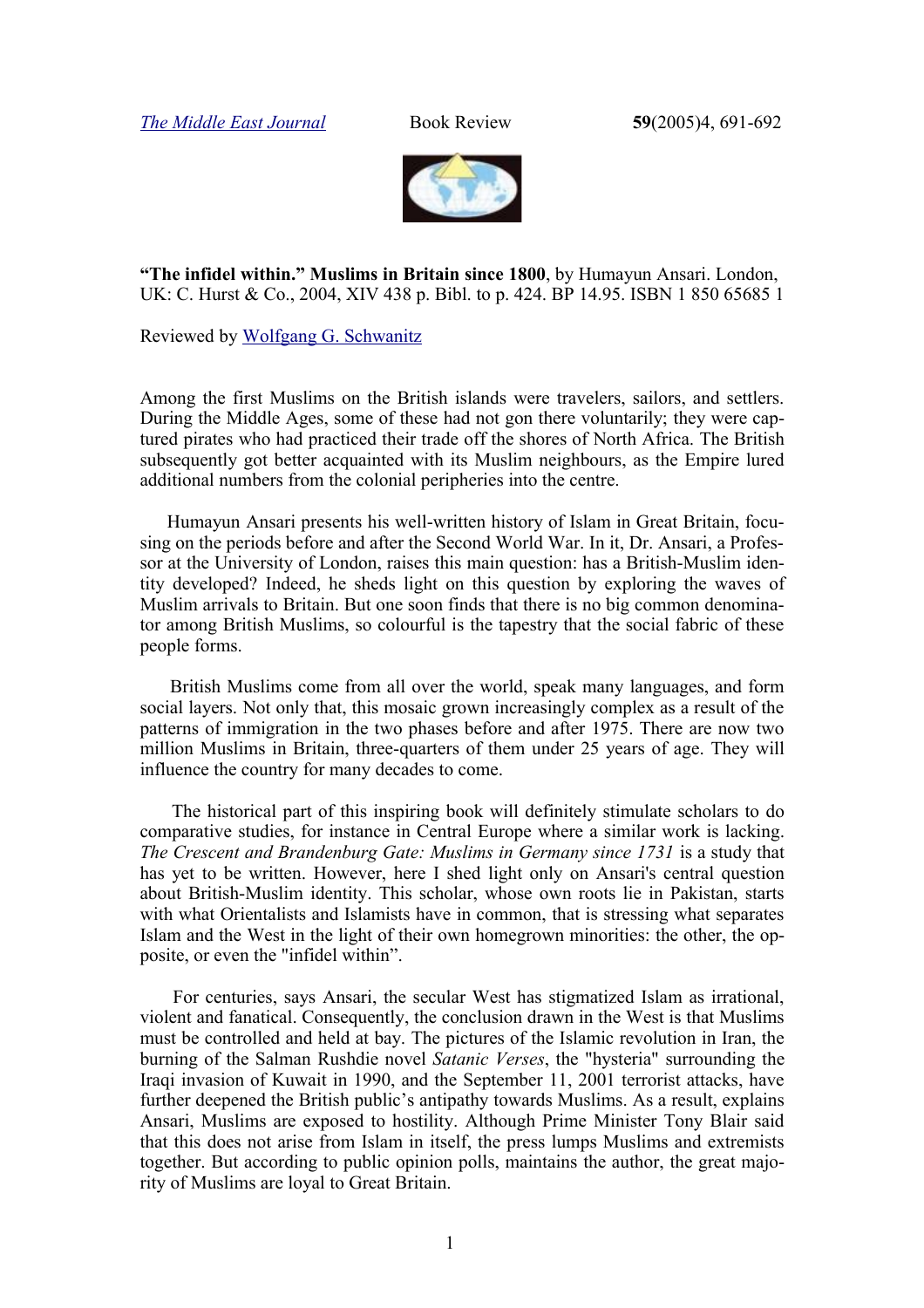Humayun Ansari hit the nail on the head. However, there is much more to think about. The deep Western fear of Islam is rooted in contemporary, not just historical circumstances. To be sure, attacks by Muslims on Europe have run for 1,000 years; and the continent was a hair's breath away from being under Ottoman rule. But ist is also true that in the contemporary era of mass tourism, many citizens of the West have journeyed to the East. Having done so, few indeed would afterwards exchange their lifestyle in the West for that of the East, given the sharp differences in terms of human rights, civil society, and the role of women. These are only some of the reasons for so much Western "opposition" to Islam. What Ansari calls "hysteria around the Iraqi raid of Kuwait" is based on the history of Europe: If the swallowing up of a neighbouring country by the dictator of Baghdad had been permitted, it would have thrown the world back to the time after 1933, when the Nazis annexed one country after the other.

Ansari observes four trends among British Muslims. The first favors greater secularism. The second is devoted to dialogue, interaction, and assimilation. The third follows the religion more or less without compromise. Finally, a small fraction pursue *jihad*. How, then, to combat Muslim extremism, in Britain or anywhere else for that matter? After bombers struck in London on July 11, 2005 Prime Minister Tony Blair addressed this very question. He talked about an "evil ideology" that could only be beaten by confronting its "symptoms and causes, head-on, without compromise or delusion<sup>"</sup>

Rightly, the Prime Minister said: "In the end it is by the power of argument, debate, true religious faith and rue legitimate politics that we will defeat this threat. What we are confronting here is an evil ideology. It is not a clash of civilizations - all civilized people, Muslim or other, feel revulsion at it. But it is a global struggle and it is a battle of ideas, hearts and minds, both within Islam and outside it. This is the battle that must be won, a battle not just about the terrorist methods, but their views. Not just about their barbaric acts, but their barbaric ideas. Not only what they do, but what they think and the thinking they would impose on others." Waging the battle of ideas that Blair proposes is, however, difficult in regard of the *Internet*.

The web, claims Ansari, is the medium through which different sides demonstrate their interpretations of Islam. Thus the web, in effect, serves as an alternative to the Western media, giving rise to the second trend mentioned above (i.e., the web facilitates interaction and dialogue). More than that, in a hostile climate the world wide web makes British Muslims mores sensitive toward the differences that exist between them.

Globalization, says Humayun Ansari, brings to British Muslims a world in flux - a world where their specific Islamic identity interact with a vast environment with local, national, cultural, and linguistic elements. Globalization has spawned, among other things, electronic communities, including a *virtual umma.* There are digital mosques, bookshops, and chat rooms. Together, these form an Islamic cyber environment wherein Muslims discover their identity, according to their origins and every day lives. There they can read sermons, recitations of the Qur'an, and prayers, even in real-time. But this is the locus of factional fighting as well. Ansari speaks of a *web war* between different ideals, methods, or theological viewpoints, with rivals having no compunction about hacking each other's computer systems to destroy or steal data, or disrupt web sites.